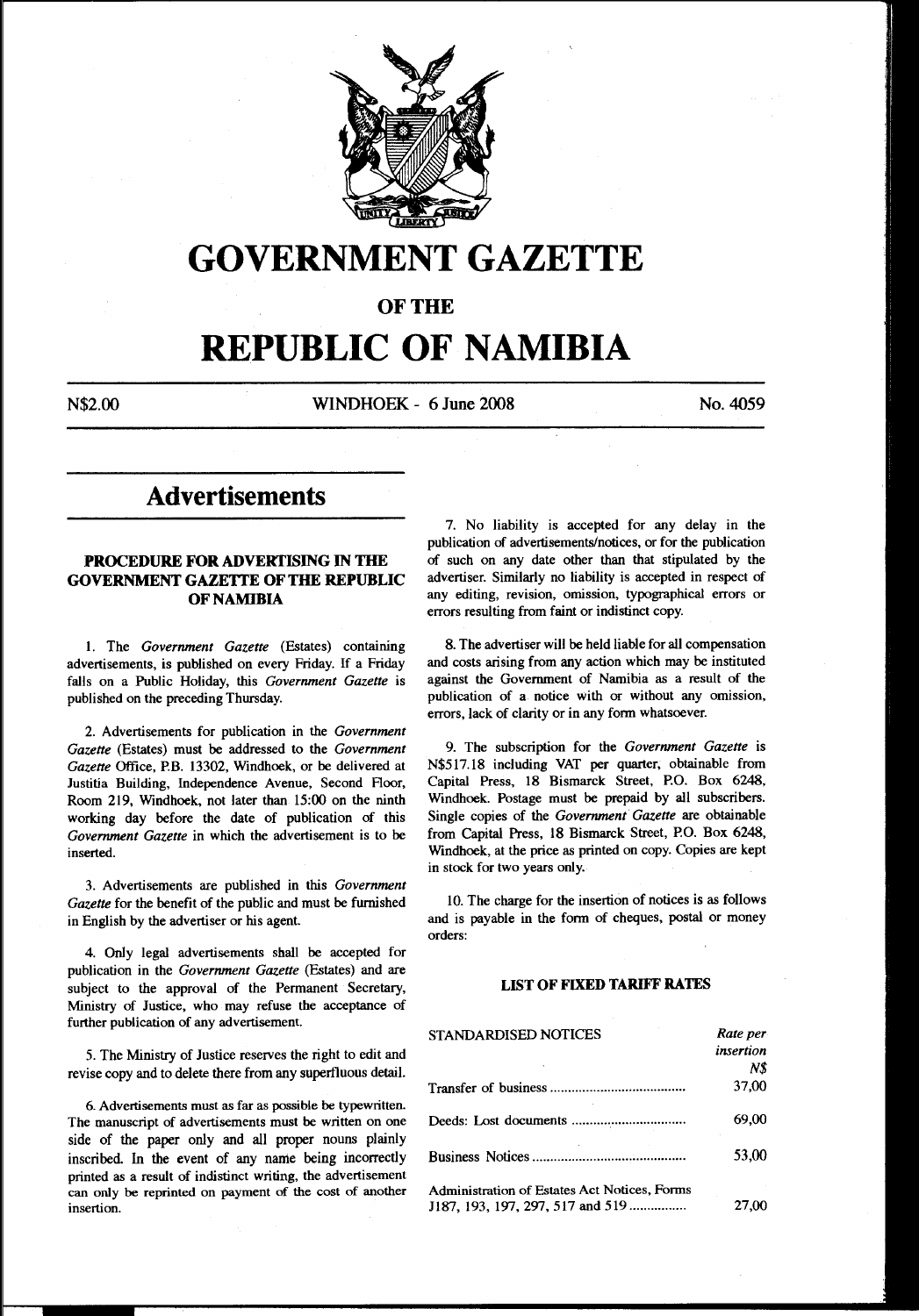| Insolvency Act and Company Act Notices:                |        |                                               |
|--------------------------------------------------------|--------|-----------------------------------------------|
|                                                        | 48,00  | Liquidators' and other appointees' notices    |
| N.B. - Forms 2 and 6 - additional statements according |        |                                               |
| to word count table, added to the basic tariff.        |        |                                               |
|                                                        |        | SALES IN EXECUTION AND OTHER PUB              |
| Change of name (two insertions)                        | 333,00 |                                               |
|                                                        |        |                                               |
| Naturalisation notices (including a reprint for        |        |                                               |
|                                                        | 27,00  | Public auctions, sales and tenders:           |
|                                                        |        |                                               |
| Unclaimed moneys - only in the Government              |        |                                               |
| Gazette, closing date 15 January (per entry of         |        |                                               |
|                                                        | 13,00  |                                               |
|                                                        |        | <b>ORDERS OF THE COURT</b>                    |
|                                                        | 53,00  |                                               |
|                                                        |        | Provisional and final liquidations or         |
| Lost Life insurance policies                           | 27,00  |                                               |
|                                                        |        | Reduction of change in capital mergers, offe  |
| NON-STANDARDISED NOTICES                               |        |                                               |
|                                                        |        | Judicial managements, curator bonis and sir   |
| Company notices:                                       |        |                                               |
|                                                        |        |                                               |
| Short notices: Meetings, resolutions, offers of        |        | Supersession and discharge of petitions (J.1. |
| compromise, conversions of companies, voluntary        |        |                                               |
| windings-up, etc.: closing of members' registers       |        | 11. The charge for the insertion of advertis  |
| for transfer and/or declarations of dividends.         | 120.00 | than the notices mentioned in paragraph 10    |
|                                                        |        | of N\$13,00 per cm double column. (Fracti     |
| Declaration of dividends with profit statements,       |        | must be calculated as a cm).                  |
|                                                        | 267,00 |                                               |
|                                                        |        | 12. No advertisements shall be inserte        |
| Long notices: Transfers, changes in respect of         |        | charge is prepaid. Cheques, drafts, postal or |
| shares or capital redemptions, resolutions,            |        | must be made payable to the Ministry of Ju    |
|                                                        | 373,00 | Bag 13302, Windhoek.                          |
|                                                        |        |                                               |

40,00

|                                                 | 120,50 |
|-------------------------------------------------|--------|
| Liquidators' and other appointees' notices      | 80,00  |
|                                                 | 120,00 |
| SALES IN EXECUTION AND OTHER PUBLIC SALES:      |        |
|                                                 | 207,00 |
| Public auctions, sales and tenders:             |        |
|                                                 | 69,00  |
|                                                 | 171,00 |
|                                                 | 253,00 |
| ORDERS OF THE COURT                             |        |
|                                                 |        |
| Provisional and final liquidations or           |        |
|                                                 |        |
| Reduction of change in capital mergers, offers  |        |
|                                                 | 157,00 |
| Judicial managements, curator bonis and similar |        |
|                                                 | 373,00 |
|                                                 | 48,00  |

II. The charge for the insertion of advertisements other than the notices mentioned in paragraph 10 is at the rate of N\$13,00 per em double column. (Fractions of a em must be calculated as a em).

Supersession and discharge of petitions (J.158)

12. No advertisements shall be inserted unless the charge is prepaid. Cheques, drafts, postal or money orders must be made payable to the Ministry of Justice, Private Bag 13302, Windhoek:.

#### FORM J 187

#### LIQUIDATION AND DISTRIBUTION ACCOUNTS IN DECEASED ESTATES LYING FOR INSPECTION

In terms of section 35(5) of Act 66 of 1965, notice is hereby given that copies of the liquidation and distribution accounts (first and final, unless otherwise stated) in the estates specified below will be open for the inspection of all persons interested therein for a period of 21 days (or shorter or longer if specially stated) from the date specified or from the date of publication hereof, whichever may be the later, and at the offices of the Master and Magistrate as stated.

Should no objection thereto be lodged with the Master concerned during the specified period, the executor will proceed to make payments in accordance with the accounts.

381/2007 NAMBOA Joel, 50010900306, Erf 195, Windhoek:. Windhoek:. Standard Executors & Trustees, P.O. Box 2164, Windhoek:. Namibia.

996/2006 WAGNERJohanErhard,4708310100100, No. 197 Hospitaal Street, Usakos, Republic of Namibia. Usakos. Windhoek:. Etzold-Duvenhage, No. 33 Feld Street, Windhoek:.

246/2008 BUITENDACH Sarel Francois, 5805040- 0514, Calcium Street, Olympia. Windhoek. Windhoek. Bank Windhoek Limited, P.O. Box 15, Windhoek.

81212007 SPIES Johannes Petrus, 2201045046085, 158 Hendrik: Verwoerd Street, Nigel, South Africa. Mara Johanna Magdalena Spies, 28 December 1925. Windhoek:. Windhoek:. Du Toit Associates, P.O. Box 2004, Windhoek:.

764/2007 SMIT Fransina Christina, 35100301000- 56, 20th Avenue, Erf 484, Keetmanshoop. Jan Burger Smit, 2910080100068. Keetmanshoop. Windhoek:. Advance Estate and Financial Services (Pty) Ltd, P.O. Box 86568, Eros, Windhoek:.

179/2008 ENGELBRECHT Anna Jacoba Magrietha, 5408110100411, Windhoek:.Albertus Esaiz Engelbrecht,49ll-040100260. First. Windhoek:. F.M. Oehl Trust cc, P.O. Box 90290, Klein Windhoek:.

815/2007 GERTZE Franz Albertus, 30122602000-79, P.O. Box *595,* Rehoboth. Rehoboth. Windhoek:. F.M. Oehl Trust cc, P.O. Box 90290, Klein Windhoek:.

18812008 GERSBACH Carl Heinrich Baumgratz, 5309255014086, Langebaan, Republic of South Africa Mariental. Windhoek:. F.M. Oehl Trust cc, P.O. Box 90290, Klein Windhoek:.

29/2008 DIPPENAAR Nicolaas Jacobus, 240518- 00067, Okahandia. Judith Johanna Dippenaar, 30051600595. Okahandja. Windhoek. First National Trust, P.O. Box 448, Windhoek:.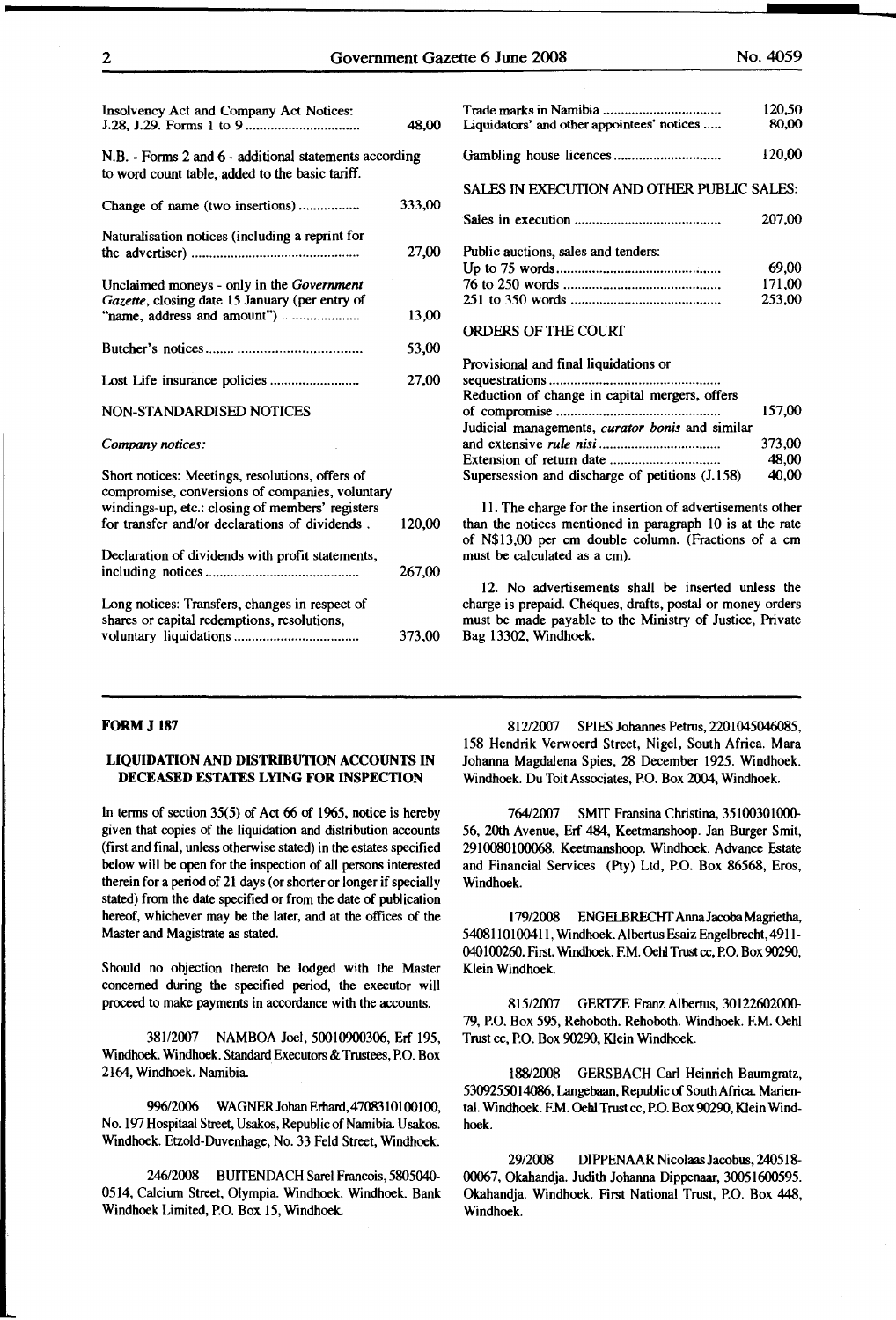37212005 HOGE Klaus Rudiger lngmar, 4205165(}.. 23004, Walvis Bay. Walvis Bay. Walvis Bay. First National Trust, P.O. Box 448, Windhoek.

801/2006 SHILONGO Haifo Erastus, 44112000243, Erf No. 1257, Hochlandpark, Windhoek. Beatrice Nyalengi Shilongo, 6603130000783. Windhoek. First National Trust, P.O. Box 448, Windhoek.

#### FORM J 193

#### NOTICE TO CREDITORS IN DECEASED ESTATES

All persons having claims against the estates mentioned below are hereby called upon to lodge their claims with the executors concerned, within 30 days (or otherwise as indicated) calculated from the date of publication hereof. The information is given in the following order. Estate number, surname and Christian names, date of birth, identity number, last address, date of death; surviving spouse's names, surname, date of birth and identity number, name and address of executor or authorised agent, period allowed for lodgement of claims if other than 30 days.

28412008 HALBIG-GOLLBACH Roland Heinrich Hugo, Windhoek, 22 March 1927, 2703220000134,40 GroBe EschstraBe, Holdorf, Germany, 17 December2007. H.E. Ahrens, Agent, c/o Kinghorn Associates, P.O. Box 1455, Swakopmund.

430/2008 BLEKS Anna Gertraude, Windhoek, 29 August 1926,2608290100091, Windhoek, Namibia, 14April 2008. Klaus Nieft, Joint Executor, c/o Keller & Neuhaus Trust Co. (Pty) Ltd, P.O. Box 156, Windhoek Namibia.

68/2007 KAMEETA Edward, Windhoek, 7 November 1934, 34110700019, Windhoek, 24 June 2006, D.J. Bruni, Investment Trust Co., P.O. Box 11267, Windhoek.

517/2008 DE KLERK Pieter Nicolaas, Windhoek, 1 December 1971, 71120100593, Farm Withoek, Maltahöhe District, Maltahöhe, 17 April 2008. First National Trust, P.O. Box 448, Windhoek.

450/2008 COETZEE Frans Andrias, Windhoek, 14 December 1947, 47121400030, Erf 3642, Lupine Street, COASTAL CELLULAR CC Plaintiff Khomasdal, 15 March 2008. Wilhelmina Coetzee, 12 October 1947,47101200052. Standard Executors & Trustees, P.O. Box and 2164, Windhoek, Namibia.

#### FORM<sub>4</sub>

#### LIQUIDATION ACCOUNTS AND PLANS OF DISTRIBUTION OR CONTRIBUTION IN SEQUESTRATED ESTATES OR COMPANIES BEING WOUND UP

Pursuant to section 77 of the Co-operatives Act 1996 (as amended) notice is hereby given that the liquidation accounts and plans of distribution or contribution in the estates or companies/cooperatives mentioned below, will lie for inspection of creditors at the offices of the Registrar of Co-operatives, Luther Street, Windhoek and Investment Trust Company (Pty) Ltd .The particulars given are the following order: Name and description of estate/cooperative, description of account, place of account lying for inspection.

W3l/05 Insolvent Estate: Ferdie Deck t/a Debro Carriers First Liquidation and Distribution Account. Office of the Master of the High Court, Windhoek and at period of 14 days as from 6 June 2008. I.R. McLaren, Trustee, Investment Trust Company (Pty) Ltd, P.O. Box 11267, Klein Windhoek.

#### FORM<sub>5</sub>

#### PAYMENT OF DIVIDENDS AND COLLECfiON OF CONTRIBUTIONS IN SEQUESTRATED ESTATES OR COMPANIES BEING WOUND UP

The liquidation accounts and plans of distribution or contribution in the sequestrated estates or companies being wound up mentioned below having been confinned on dates mentioned therein, notice is hereby given, pursuant to sub-section (I) of section one hundred and thirteen of the Insolvency Act, 1936, and section 409(2) of the Companies Act, 1973, that dividends are in the course of payment or contributions are in the course of collection in the said estates or companies as set forth below, and that every creditor liable to contribution is required to pay the trustee the amount for which he/ she is liable at the address mentioned below.

The particulars are given in the following order: Number of estate or company; name and description of estate or company; date when account confirmed; whether a dividend is being paid or contribution collected or both; name and address of Trustee or Liquidator.

Wl/05 Insolvent Estate: Elanie van Vuuren. 19 May 2008. Dividends paid to Concurrent Creditors. Supplementary First and Final Liquidation & Distribution Account. I.R. McLaren, Trustee, Investment Trust Company (Pty) Ltd, P.O. Box 11267, Klein Windhoek.

#### IN THE MAGISTRATE'S COURT FOR THE DISTRICT OF SWAKOPMUND

HELD AT SWAKOPMUND CASE NO: 307/05

In the matter between:

#### MARTIN TITUS t/a OLUPUMBA BAR First Defendant

#### NOTICE OF SALE IN EXECUTION

Notice is hereby given that the under mentioned immovable property will be sold "Voetstoots" in execution by the Messenger of Court for the district of Windhoek on Friday, 25 June 2008 at lOhOO at the Magistrate's Court, Windhoek.

| <b>CERTAIN:</b>  | Erf 485, Goreangab(Extension No. 1)                                      |
|------------------|--------------------------------------------------------------------------|
| SITUATE:         | In the Municipality of Windhoek<br>Registration Division "K"             |
| <b>MEASURING</b> | 200 (Two Nil Nil) Square Meters                                          |
| <b>HELD BY:</b>  | Deed of Transfer No. T6859/2005 and<br>Bond Registration No. B88749/2005 |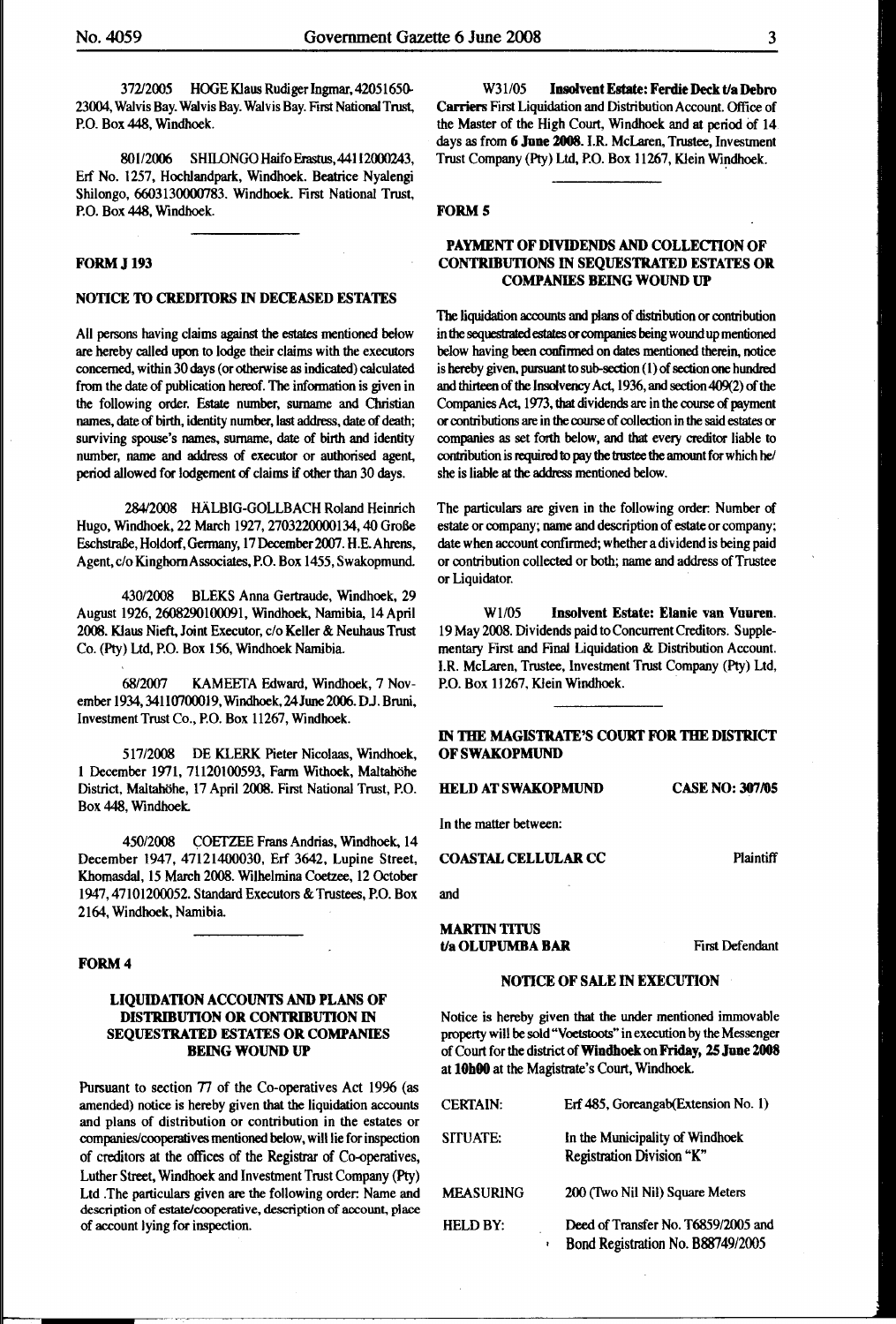| IN FAVOUR OF:                                                                                                                      | National Housing Enterprise                                                                                                 |                                                             | <b>WINDHOEK</b>                                     |                                    | IN THE MAGISTRATE'S COURT FOR THE DISTRICT OF                                                                          |
|------------------------------------------------------------------------------------------------------------------------------------|-----------------------------------------------------------------------------------------------------------------------------|-------------------------------------------------------------|-----------------------------------------------------|------------------------------------|------------------------------------------------------------------------------------------------------------------------|
| <b>CONSISTING OF:</b>                                                                                                              | 1 Kitchen, 1 Lounge; 1 Bedroom,<br>I Inside Bathroom / Toilet combination,<br>2 Outside Toilets and a Bar.                  |                                                             | <b>HELD AT WINDHOEK</b>                             |                                    | <b>CASE NO.: 5610/2007</b>                                                                                             |
|                                                                                                                                    |                                                                                                                             |                                                             | In the matter between:                              |                                    |                                                                                                                        |
|                                                                                                                                    | The conditions of the sale will be read out by the Messenger of                                                             |                                                             |                                                     |                                    |                                                                                                                        |
|                                                                                                                                    | the Court for Windhoek immediately prior to the sale and are                                                                |                                                             | <b>BODY CORPORATE HAWTHORN</b>                      |                                    | <b>Execution Creditor</b>                                                                                              |
|                                                                                                                                    | also available for inspection at the office of the said Messenger<br>of the Court and also at the offices of D F MALHERBE & |                                                             | and                                                 |                                    |                                                                                                                        |
|                                                                                                                                    | PARTNERS, at the under mentioned address.                                                                                   |                                                             |                                                     |                                    |                                                                                                                        |
|                                                                                                                                    |                                                                                                                             |                                                             | <b>Mr. E. SCHROEDER</b>                             |                                    | <b>Execution Debtor</b>                                                                                                |
|                                                                                                                                    | DATED at SWAKOPMUND on this the 8th day of APRIL 2008.                                                                      |                                                             |                                                     |                                    |                                                                                                                        |
| D.F. MALHERBE & PARTNERS                                                                                                           |                                                                                                                             |                                                             |                                                     | <b>NOTICE OF SALE IN EXECUTION</b> |                                                                                                                        |
|                                                                                                                                    | LEGAL PRACTITIONERS FOR PLAINTIFF                                                                                           |                                                             |                                                     | <b>FIXED PROPERTY</b>              |                                                                                                                        |
| 2ND FLOOR, DIE STADTMITTE                                                                                                          |                                                                                                                             |                                                             |                                                     |                                    | In pursuance of a Judgment in the above Honourable Court on                                                            |
| <b>SAM NUJOMA AVENUE</b>                                                                                                           |                                                                                                                             |                                                             | 10 August 2007 and subsequent Warrant of Execution. |                                    |                                                                                                                        |
| <b>SWAKOPMUND</b>                                                                                                                  |                                                                                                                             |                                                             |                                                     |                                    |                                                                                                                        |
|                                                                                                                                    |                                                                                                                             |                                                             |                                                     |                                    | Notice is hereby given that the undermentioned fixed property                                                          |
| IN THE HIGH COURT OF NAMIBIA                                                                                                       |                                                                                                                             |                                                             |                                                     |                                    | will be sold in execution by the Messenger of the Magistrate's<br>Court of WINDHOEK (NAMIBIA) on 26 June 2008 at 10h00 |
|                                                                                                                                    |                                                                                                                             |                                                             |                                                     |                                    | in front of the Magistrate's offices, Mungunda street, Katutura,                                                       |
| In the matter between:                                                                                                             |                                                                                                                             |                                                             | Windhoek.                                           |                                    |                                                                                                                        |
| <b>BANK WINDHOEK LIMITED</b>                                                                                                       |                                                                                                                             | Plaintiff                                                   | <b>CERTAIN:</b>                                     |                                    | Erf 318 Evergreen Street, Unit 12                                                                                      |
| and                                                                                                                                |                                                                                                                             |                                                             |                                                     | Hawthorn Body Corporate            |                                                                                                                        |
|                                                                                                                                    |                                                                                                                             |                                                             | <b>SITUATE:</b>                                     | Municipal Area of Windhoek,        |                                                                                                                        |
| <b>DOMINIC LUBASI MAJAKUBE</b>                                                                                                     |                                                                                                                             | Defendant                                                   |                                                     | Registration Division "K"          |                                                                                                                        |
|                                                                                                                                    |                                                                                                                             |                                                             |                                                     |                                    |                                                                                                                        |
|                                                                                                                                    | <b>NOTICE OF SALE IN EXECUTION</b>                                                                                          |                                                             | <b>CONSISTING OF:</b>                               |                                    | Unit 12 Hawthorne Body Corporate                                                                                       |
|                                                                                                                                    | In execution of a Judgment of the above Honourable Court in                                                                 |                                                             |                                                     | 1 Lounge                           | 1 Kitchen with Build In Cupboards                                                                                      |
|                                                                                                                                    | the above action, a sale without reserve will be held by the                                                                |                                                             |                                                     | 1 Bedroom                          |                                                                                                                        |
|                                                                                                                                    | Deputy Sheriff, Katima Mulilo, at Erf 422, Katima Mulilo                                                                    |                                                             |                                                     | 1 Bath/Toilet Combination          |                                                                                                                        |
|                                                                                                                                    | (Extension No 1), on 18 July 2008, at 11h00, of the under-                                                                  |                                                             |                                                     |                                    |                                                                                                                        |
| mentioned property:                                                                                                                |                                                                                                                             |                                                             | <b>MEASURING:</b>                                   | 47 square meters                   |                                                                                                                        |
| <b>CERTAIN:</b>                                                                                                                    | Erf 422, Katima Mulilo (Extension No.1)                                                                                     |                                                             | <b>HELD BY:</b>                                     | Deed of transfer 396/2000          |                                                                                                                        |
|                                                                                                                                    |                                                                                                                             |                                                             |                                                     |                                    | Bonds B150/2007; N\$195 000.00                                                                                         |
| SITUATE:                                                                                                                           | In the Municipality of Katima Mulilo                                                                                        |                                                             |                                                     |                                    |                                                                                                                        |
|                                                                                                                                    | Registration Division "B"                                                                                                   |                                                             |                                                     |                                    | SUBJECT TO: The conditions therein contained. The conditions                                                           |
| <b>MEASURING:</b>                                                                                                                  | 600 Square metres                                                                                                           |                                                             |                                                     |                                    | of the sale will be read out by the Messenger of the Court of                                                          |
|                                                                                                                                    |                                                                                                                             |                                                             |                                                     |                                    | WINDHOEK (NAMIBIA) immediately prior to the sale and<br>are also available for inspection at the offices of the said   |
|                                                                                                                                    | IMPROVEMENTS: Three bedroom dwelling with                                                                                   |                                                             | Messenger of the Court.                             |                                    |                                                                                                                        |
|                                                                                                                                    | lounge, kitchen and bathroom                                                                                                |                                                             |                                                     |                                    |                                                                                                                        |
|                                                                                                                                    |                                                                                                                             |                                                             | DATED at WINDHOEK (NAMIBIA) on 25 APRIL 2008.       |                                    |                                                                                                                        |
|                                                                                                                                    | TERMS: 10% of the purchase price and the auctioneers'                                                                       |                                                             |                                                     |                                    |                                                                                                                        |
| commission must be paid on the date of the sale. The further<br>terms and conditions of the sale will be read prior to the auction |                                                                                                                             | <b>BODY CORPORATE HAWTHORN</b><br>C/O LIGHTHOUSE PROPERTIES |                                                     |                                    |                                                                                                                        |

DATED at WINDHOEK this 20th day of MAY 2008.

and lie for inspection at the office of the Deputy Sheriff, Katima Mulilo and at the offices of the execution creditor's attorneys.

DR WEDER KAUTA & HOVEKA INC U KAIHIVA LEGAL PRACTITIONER FOR PLAINTIFF WKH HOUSE JAN JONKER ROAD WINDHOEK

and

**NAMIBIA** 

JASPER STR. N0.6

In the matter between:

J. COETZEE, MS. LIANA V/D WESTHUIZEN

IN THE HIGH COURT OF NAMIBIA

ERICK STEPHANUS JOSEPHINE STEPHANUS

AGRICULTURAL BANK OF

**Plaintiff** 

First Defendant Second Defendant

CASE NO. I 695/2005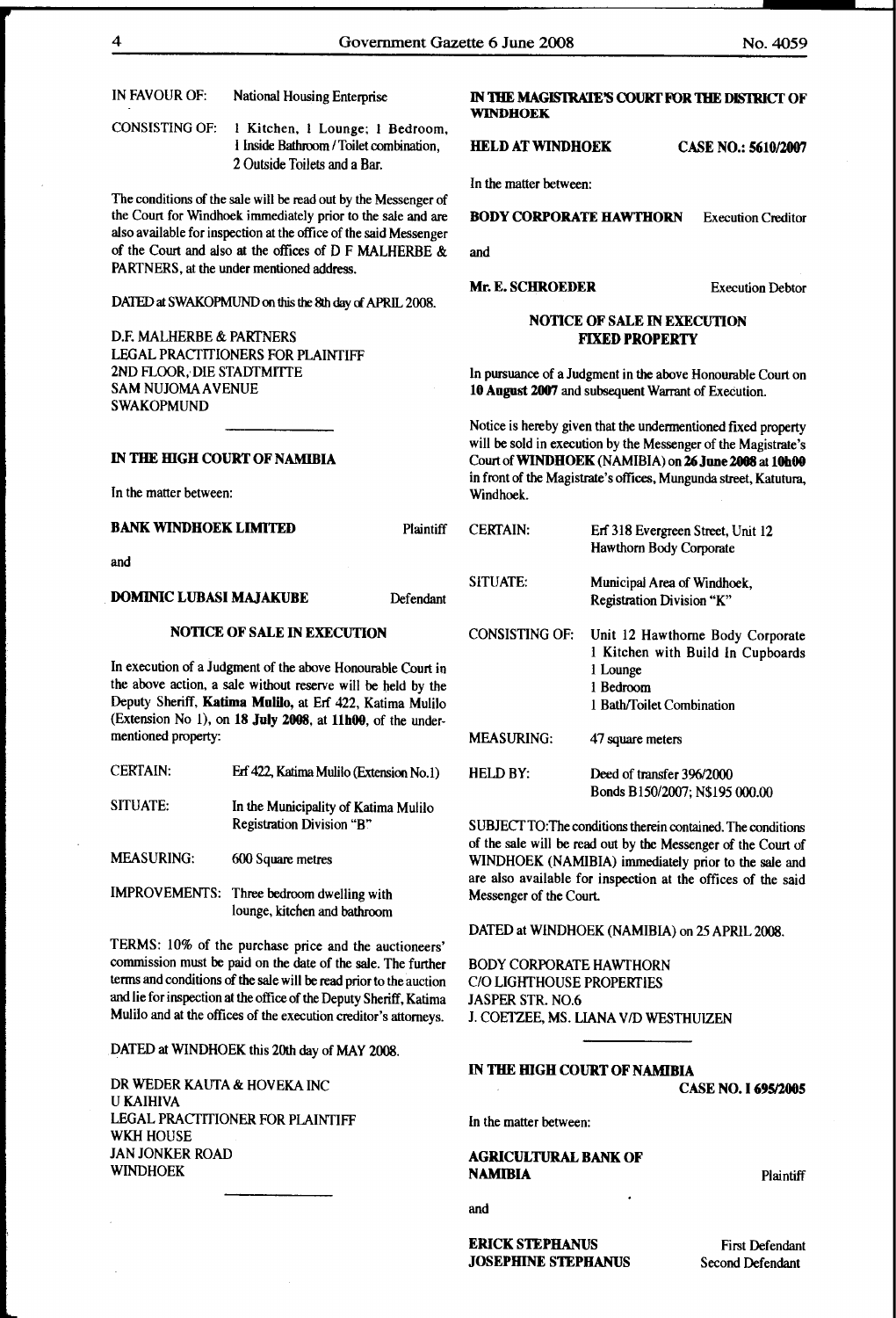#### NOTICE OF SALE IN EXECUTION OF **IMMOVABLE PROPERTY**

Pursuant to a Judgment of the above Honourable Court granted on 22 APRIL 2005, the following immovable property will be sold without reserve and voetstoots by the Deputy Sheriff of the District of KEETMANSHOOP on 23 JUNE 2008 at 09h00 at the Farm Daweb Nord No. 140, Keetmanshoop District.

- CERTAIN: Farm Daweb Nord No.140
- MEASURING: 4220,1760 (Four Two Two Nul Comma One Seven Six Nul) hectares
- SITUATED: In the District of Keetmanshoop Registration Division ''T"
- CONSISTING OF: 1 DWELLING: Residential facilities - 9 Roomed Dwelling, 1 Shed, 6 Labourer's houses, I Engine Room.

WATER SUPPLY: 8 Boreholes, 9 Windmills, 8 Reservoirs, 4 Earth dams, I Power Head, 32 Troughs, 1 Tank, 5km Pipeline.

FENCING - 4 Vermin proof blocks with 31 grazing camps.

1be "Conditions of Sale-in-Execution" will lie for inspection at the office of the Deputy Sheriff at KEETMANSHOOP and In the matter between: at the Head Office of Plaintiff at WINDHOEK and Plaintiff's Attorneys, Fisher, Quarmby & Pfeifer, at the undermentioned SWABOU INVESTMENTS (PTY) LTD Plaintiff<br>address.

DATED at WINDHOEK this 9th day of APRIL 2008.

G. S. McCULLOCH FISHER, QUARMBY & PFEIFER LEGAL PRACTITIONER FOR PLAINTIFF 108 SWABS BUILDING, POST STREET MALL P.O. BOX37 WINDHOEK

#### IN THE HIGH COURT OF NAMIBIA

In the matter between:

#### SWABOU BANK LIMITED

and

### ALFRED SHADUKA Defendant

**Plaintiff** 

### NOTICE OF SALE IN EXECUTION

Pursuant to a Judgment of the above Honourable Court granted on 7 October 2005, the following immovable property will be sold without reserve and voetstoots by the Deputy Sheriff of the District of WINDHOEK on Tuesday, 24 June 2008 at 10h00 at ERF NO. 3939, (A PORTION OF CONSOLIDATED ERF 1648), WINDHOEK.

SITUATE: In the Municipality of Windhoek Registration Division: "K" MEASURING: 951 (Nine Five One) Square Metres CONSISTING OF: 1 x Lounge, 1 x Kitchen, I x Pantry, 3 x Bedrooms, 1 x Bathroom, I x W /C OUTBUILDING: 1 x Garage, 1 x Servants Quarters, 1 x W/C& Shower

The "Conditions of Sale-in-Execution" will lie for inspection at the office of the Deputy Sherifff at WINDHOEK and at the Head Office of Plaintiff at Windhoek and Plaintiff's Attorneys, Fisher, Quarmby & Pfeifer, at the undermentioned address.

DATED at WINDHOEK this 19th day of MAY 2008.

E.H. PFEIFER QUARMBY & PFEIFER LEGAL PRACTITIONERS FOR PLAINTIFF 108 SWABS BUILDING POST MALL P. 0. BOX37 WINDHOEK

#### IN THE HIGH COURT OF NAMIBIA

and

## AINA REJOICER NANGOLO Defendant

#### NOTICE OF SALE IN EXECUTION

Pursuant to a Judgment of the above Honourable Court granted on 7 March 2007, the following immovable property will be sold without reserve and voetstoots by the Deputy Sheriff of the District of ONDANGWA on TUESDAY, 24 June 2008 at lObOO at ERF NO. 1575, ONDANGWA, (EXTENSION NO. 4).

| <b>CERTAIN</b>        | Erf No. 1575, Ondangwa, Extension<br>No. 4                                        |
|-----------------------|-----------------------------------------------------------------------------------|
| <b>SITUATE:</b>       | In the Municipality of Ondangwa<br>Registration Division: "A"                     |
| <b>MEASURING:</b>     | 674 (Six Seven Four) Square Metres                                                |
| <b>CONSISTING OF:</b> | 1 x Lounge, 1 x Kitchen, 3 x Bedrooms<br>1 x Barthroom & W/C, 1 x Shower &<br>W/C |

The "Conditions of Sale-in-Execution" will lie for inspection at the office of the Deputy Sheriff at ONDANGWA and at the Head Office of Plaintiff at Windhoek and Plaintiff's Attorneys, Fisher, Quarmby & Pfeifer, at the undermentioned address.

CERTAIN: Erf No. 3939, (A Portion of Consolidated DATED at WINDHOEK this 23th day of APRIL 2008. Erf 1648), Windhoek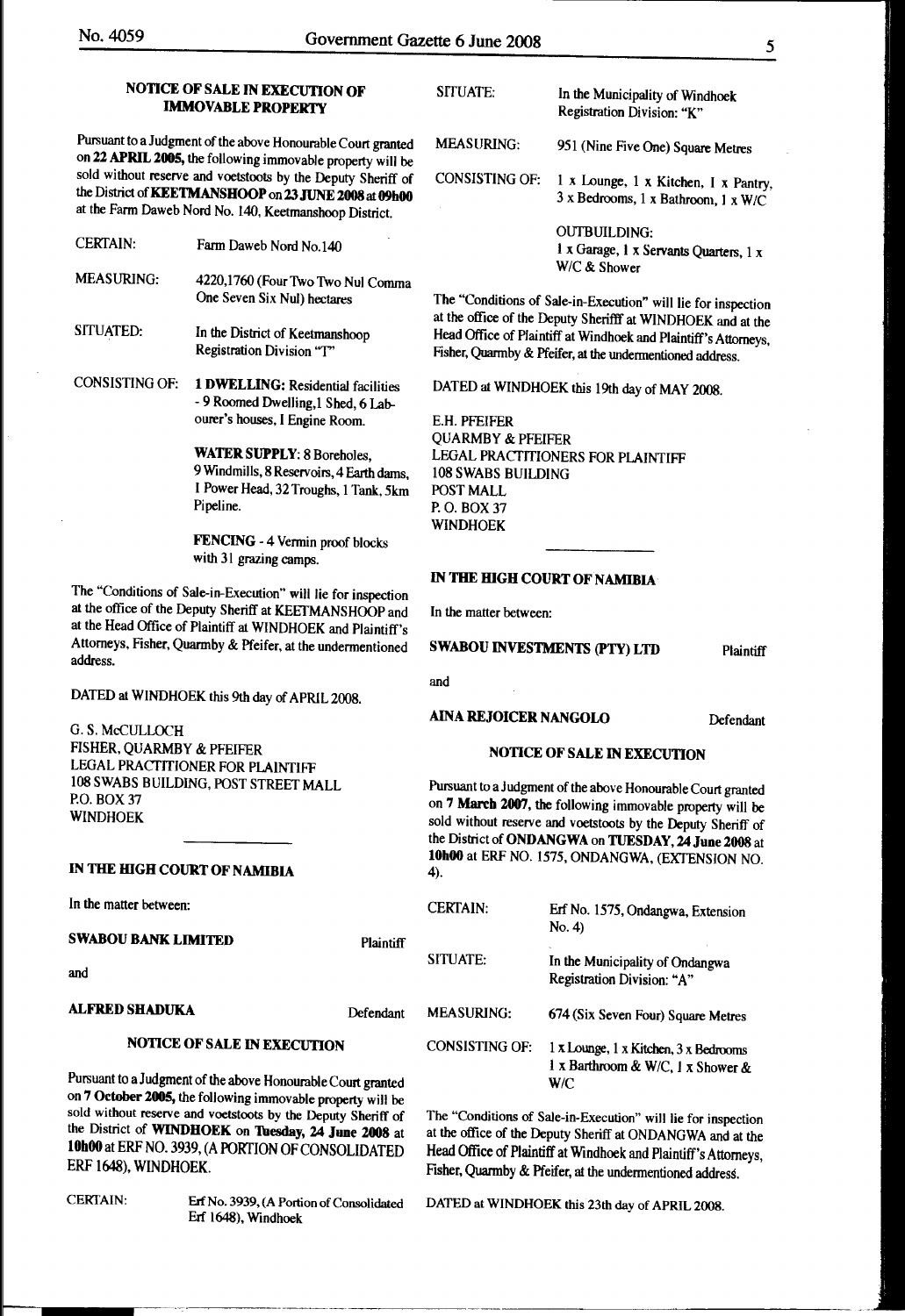E.H. PFEIFER FISHER, QUARMBY & PFEIFER LEGAL PRACfffiONERS FOR PLAINTIFF 108 SWABS BUILDING POST MALL P.O.BOX37 WINDHOEK

#### IN THE MAGISTRATE'S COURT FOR THE DISTRICT HELD AT WINDHOEK CASE NO: 8321 OF 2006 OF WINDHOEK

#### HELD AT WINDHOEK CASE NO: 7940 OF 2003

In the matter between:

#### THE MUNICIPAL COUNCIL OF WINDHOEK

and

#### NOTICE OF SALE IN EXECUTION

IN EXECUTION of a Judgment granted by the above Honourable Court against the Execution Debtor on the 16 July 2003, the following property will be sold by public auction on 19 JUNE 2008, at 10b00 by the Messenger of the Court for the district of Wmdboek in front of the Magistrate's Court, Mungunda Street, Katutura, Windhoek:

| <b>CERTAIN ERF:</b> | Erf 7020, Katutura, Extention 16<br>36 Jerusalem Street, Maroela |
|---------------------|------------------------------------------------------------------|
| SITUATE:            | In the Municipality of Windhoek<br>Registration Division: "K"    |
| <b>MEASURING:</b>   | $316 \text{ m}^2$ (Three Hundred and Sixteen<br>Square Metre)    |

Alleged improvements: 1 x Kitchen, 1 x Lounge, 2 x Bedrooms, Bath/Toilet Combination.

#### MAIN CONDITIONS OF SALE:

- l. The Sale is subject to the provisions of the Magistrate's Courts Act No. 32 of 1944, as'amended.
- 2. The property will be sold "voetstoots" according to the existing title deed.
- 3. One tenth of the purchase price will be payable immediately after the Sale in cash, the balance against transfer to besecured by a bank or building society guarantee.
- 4. The complete conditions of Sale may be inspected at the office of the Messenger of the Court, Windhoek (Tel no: 248568) and at the Plaintiff's Attorneys' offices at the undermentioned address.
- 5. The sale will be in Namibian Dollars and no bid less than N\$1,00 (ONE NAMIBIAN DOLLAR) will be accepted.

DATED at WINDHOEK on 9 APRIL 2008.

IN 1HE MAGISTRATE'S COURT FOR 1HE DISTRICT OF WINDHOEK

Execution Creditor

In the matter between:

THE MUNICIPAL COUNCIL OF WINDHOEK

and

#### THE ADMINISTRATOR / EXECUTOR IN THE ESTATE OF THE LATE GERLINDE ENGELBRECHT being ISSASKAR EISEB Execution Debtor ANN ALINE ENGELBRECHT Execution Debtor

NOTICE OF SALE IN EXECUTION

IN EXECUTION of a Judgment granted by the above Honourable Court against the Execution Debtor on 16 January 2007, the following property will be sold by public auction on 19 JUNE 2008, at 10h00 by the Messenger of the Court for the district of Windhoek in front of the Magistrate's Court, Mungunda Street, Katutura, Windhoek:

| <b>CERTAIN ERF:</b> | Erf 8878, (A Portion of Erf 1221)<br>Katutura Extention 3, J Tuejijama Street |
|---------------------|-------------------------------------------------------------------------------|
| SITUATE:            | In the Municipality of Windhoek<br>Registration Division: "K"                 |
| <b>MEASURING:</b>   | $169$ m <sup>2</sup> (one hundred and sixty nine<br>square metre)             |

Alleged improvements:, 1 x Kitchen, 1 x Bedroom 1 x Outside Bath/Toilet Combination, 1 x Shack.

#### MAIN CONDITIONS OF SALE:

- l. The Sale is subject to the provisions of the Magistrate's Courts Act No. 32 of 1944, as amended.
- 2. The property will be sold "voetstoots" according to the existing title deed.
- 3. One tenth of the purchase price will be payable immediately after the Sale in cash, the balance against transfer to be secured by a bank or building society guarantee.
- 4. The complete conditions of Sale may be inspected at the office of the Messenger of the Court, Windhoek (Tel no: 248568) and at the Plaintiff's Attorneys' offices at the undermentioned address.
- 5. The sale will be in Namibian Dollars and no bid less than N\$1,00 (ONE NAMIBIAN DOLLAR) will be accepted.

DATED at WINDHOEK on 8 APRIL 2008.

Execution Creditor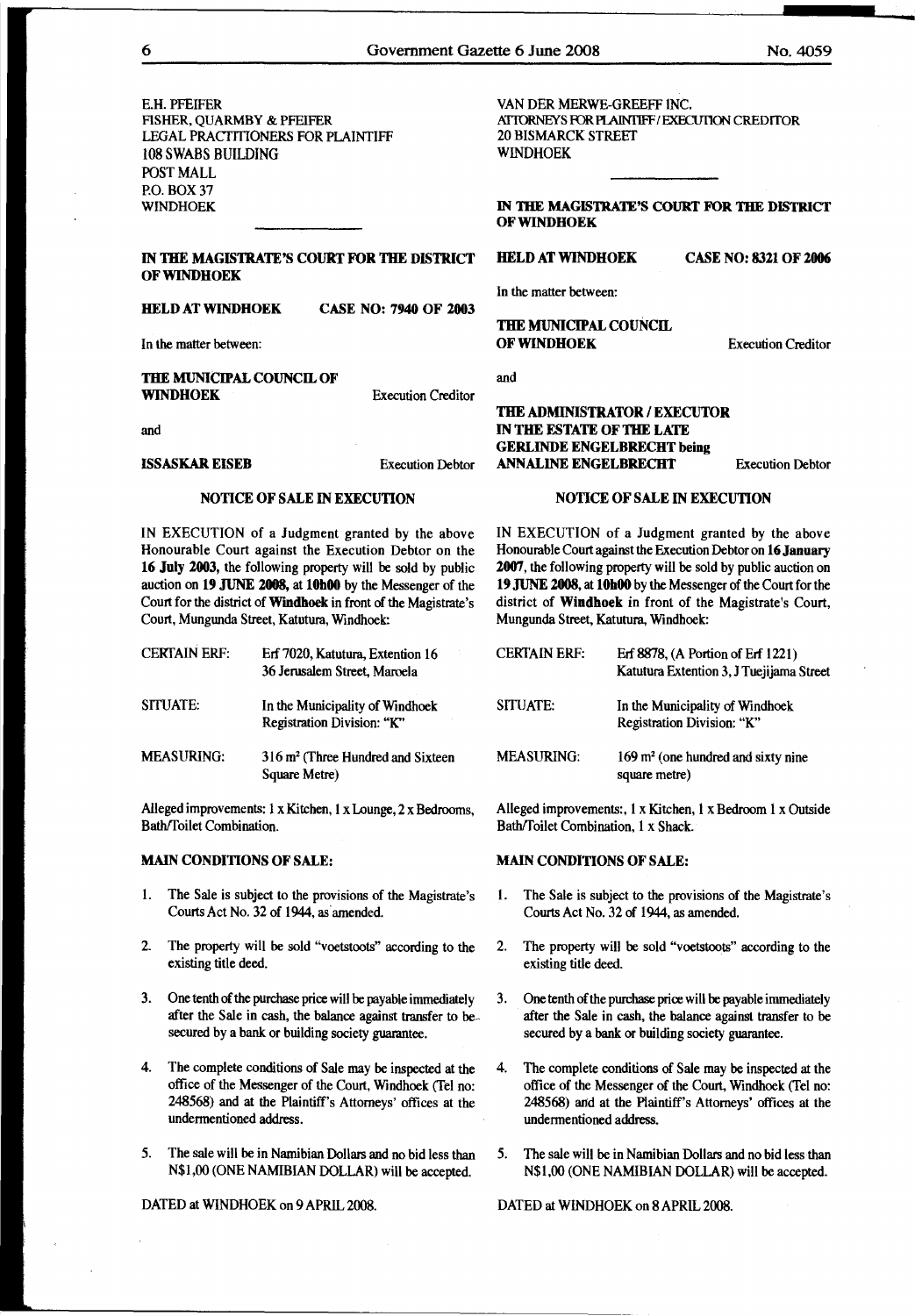| VAN DER MERWE-GREEFF INC.                    |
|----------------------------------------------|
| ATTORNEYS FOR PLAINTIFF / EXECUTION CREDITOR |
| <b>20 BISMARCK STREET</b>                    |
| <b>WINDHOEK</b>                              |

SWABOU INVESTMENTS (PTY) LTD Plaintiff

JOHANNA MARIA TRUSILLA BASSON Defendant

NOTICE OF SALE IN EXECUTION

IN THE EXECUTION of Judgment granted by the High Court of Namibia signed by the Registrar of the High Court of Namibia on 9 October 2006, the following immovable property will be

Krönlein Township

I ,080 square metres

3 bedrooms; I bathroom; I single toilet; I kitchen; living room;

Hat: 1 bedroom; 1 complete bathroom; open plan kitchen/living

The Sale takes place subject to the Conditions of Sale, which can be inspected at the offices of the Deputy Sheriff, KEEf-

Registration Division 'T"

Erf No. 621 (A Portion of Erf 49),

In the Municipality of Keetmanshoop

By Deed of Transfer No. T 29211992

To the conditions therein contained.

#### IN TilE HIGH COURT OF NAMIBIA CASE NO : (P) I 60/2008

In the matter between:

sold on 23 June 2008 at 14b00.

THE PROPERTY CONSISTS OF:

and

CERTAIN:

SITUATE:

HELD:

SUBJECT:

back stoep.

room; front stoep.

MANSHOOP.

CONDITIONS OF SALE:

MEASURING:

and

JONAS ISAAK

## TILLIETJIE ISAAK

First Defendant Second Defendant

#### NOTICE OF SALE IN EXECUTION

In execution of a Judgment granted by the above Honourable Court, the following property will be sold by public auction by the Messenger of Court of Swakopmund on 11 July 2008, IObOO in front of the Magistrate's Office, Swakopmund.

| <b>CERTAIN:</b>      | Erf No, 519, Tamariskia, Extension<br>N.o. 2                                  |
|----------------------|-------------------------------------------------------------------------------|
| <b>SITUATE:</b>      | In the Municipality of Swakopmund<br>Registration Division "G"                |
| <b>MEASURING:</b>    | 700 (seven zero zero) Square Metres                                           |
| <b>HELD BY:</b>      | Deed of Transfer T 4843/2003                                                  |
| <b>IMPROVEMENTS:</b> | Dwelling consisting of:<br>Lounge, Kitchen, 2 Bedrooms,<br>1 Bathroom with WC |

#### CONDITIONS OF SALE:

- I. The Sale is subject to provisions of the Magistrate's Courts Act No. 32 of 1944, as amended, and the property will be sold "voetstoots" according to the existing title deed.
- 2. The complete Conditions of Sale will be read out at the time of the sale, and may be inspected beforehand at the offices of the Plaintiff and Plaintifrs attorney at the undermentioned address, as also at the offices of the Messenger of Court, Swakopmund.

DATED at WINDHOEK on the 20th day of MAY 2008.

JCVANWYK LEGAL PRACTITIONER FOR PLAINTIFF 18 LOVE STREET P.O. BOX 3273 WINDHOEK

#### IN THE MAGISTRATE'S COURT OF WINDHOEK

| DATED at WINDHOEK on 15 MAY 2008                                    |                             | <b>HELD AT WINDHOEK</b>                                                                                                      | <b>CASE NO.: 9194/2007</b> |
|---------------------------------------------------------------------|-----------------------------|------------------------------------------------------------------------------------------------------------------------------|----------------------------|
| <b>BJ. VAN DER MERWE</b>                                            |                             | In the matter between:                                                                                                       |                            |
| VAN DER MERWE-GREEFF INC.                                           |                             |                                                                                                                              |                            |
| <b>PLAINTIFF'S LEGAL PRACTITIONERS</b><br><b>20 BISMARCK STREET</b> |                             | <b>CROWN BUILD IT CC</b>                                                                                                     | <b>Plaintiff</b>           |
|                                                                     |                             |                                                                                                                              |                            |
| <b>WINDHOEK</b>                                                     |                             | and                                                                                                                          |                            |
|                                                                     |                             | <b>JOHN HANS</b>                                                                                                             | Defendant                  |
| IN THE MAGISTRATE'S COURT OF WINDHOEK                               |                             |                                                                                                                              |                            |
|                                                                     |                             | <b>NOTICE OF SALE IN EXECUTION</b>                                                                                           |                            |
| <b>HELD AT WINDHOEK</b>                                             | <b>CASE NO.: 10480/2005</b> |                                                                                                                              |                            |
|                                                                     |                             | In execution of a Judgment granted by the above Honourable                                                                   |                            |
| In the matter between:                                              |                             | Court, the following property will be sold by public auction by<br>the Messenger of Court of Windhook on 2 Inty 2008 JOhn at |                            |

OF NAMIBIA LIMITED Plaintiff Namibia.

Court, the following property will be sold by public auction by the Messenger of Court of Windhoek on 2 July 2008, IOhOO at FIRST NATIONAL BANK ERF 1642, Extension 6, Katutura, Windhoek, Republic of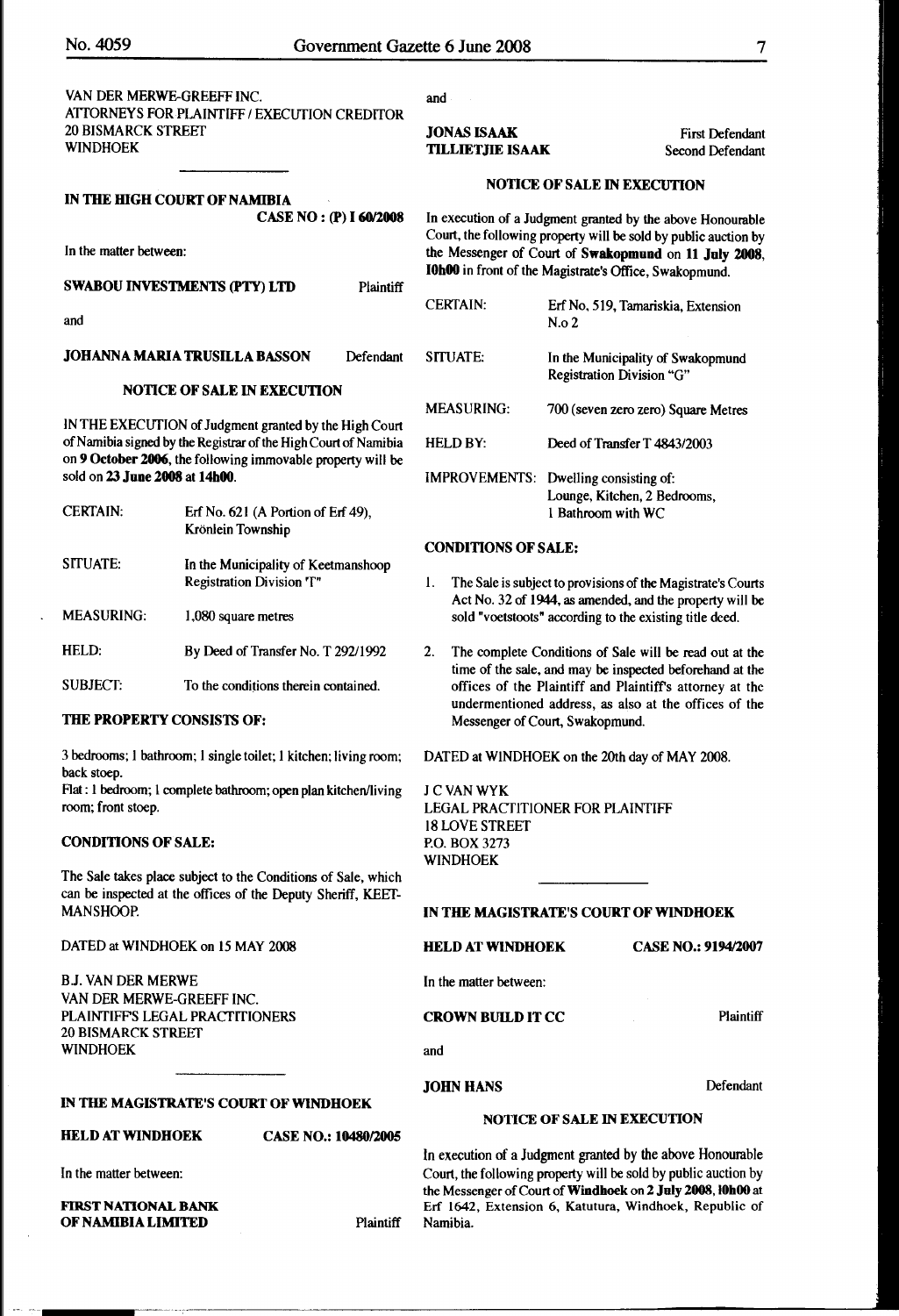| <b>CERTAIN:</b>   | Erf No. 1642, Katutura, Extension No.                                               |
|-------------------|-------------------------------------------------------------------------------------|
| SITUATE:          | In the Municipality of Windhoek<br>Registration Division "K"                        |
| <b>MEASURING:</b> | 182 (one eight two) Square Metres                                                   |
| HELD BY:          | Deed of Transfer T 2820/2006                                                        |
|                   | IMPROVEMENTS: Single storey dwelling consisting of:<br>Kitchen, Lounge, 2 Bedrooms, |

#### CONDITIONS OF SALE:

1. The Sale is subject to provisions of the Magistrate's Courts Act No. 32 of 1944, as amended, and the property will be sold "voetstoots" according to the existing title deed with a reserve price of N\$ 210 000.00.

I Bathroom with WC (outside)

2. The complete Conditions of Sale will be read out at the time of the sale, and may be inspected beforehand at the offices of the Plaintiff and Plaintiffs attorney at the undermentioned address, as also at the offices of the Messenger of Court, Windhoek,

DATED at WINDHOEK on the 14th day of MAY 2008.

JCVANWYK LEGAL PRACTITIONER FOR PLAINTIFF 18 LOVE STREET P.O. BOX 3273 WINDHOEK

#### IN THE HIGH COURT OF NAMIBIA

CASE NO.: I 72312001

In the matter between:

#### FIRST NATIONAL BANK OF NAMIBIA LIMITED Plaintiff

and

#### SILVANUS HOFNI SHIKONGO FRANCINA TEGELELA **SHIKONGO**

Second Defendant

First Defendant

#### NOTICE OF SALE IN EXECUTION

In execution of a Judgment granted by the above Honourable Court, the following property will be sold by public auction by the Deputy Sheriff of Windhoek on 17 June 2008, IObOO at Erf No. 23, Academia, Windhoek, Republic of Namibia

| <b>CERTAIN:</b>   | Erf No. 23 Academia                                                                            |
|-------------------|------------------------------------------------------------------------------------------------|
| SITUATE:          | In the Municipality of Windhoek<br>Registration Division "K"                                   |
| <b>MEASURING:</b> | 1544 (one five four four) Square Metres                                                        |
| HELD BY:          | Deed of Transfer No. T 7972/2005                                                               |
|                   | <b>IMPROVEMENTS:</b> One single storey dwelling consisting of:<br>Kitchen, lounge, 6 bedrooms, |

External CEI is a loathroom, I Shower, I WC, 2 x Shower/WC (outside)

#### CONDITIONS OF SALE:

- I. The Sale is subject to provisions of the High Court Act No. I6 of I990, as amended, and the property will be sold "voetstoots" according to the existing title deed.
- 2. The complete Conditions of Sale will be read out at the time of the sale, and may be inspected beforehand at the offices of the Plaintiff and Plaintiffs attorney at the undermentioned address, as also at the offices of the Deputy Sheriff, Windhoek.

DATED at WINDHOEK on the 16th day of MAY 2003.

JCVANWYK LEGAL PRACTITIONER FOR PLAINTIFF 18 LOVE STREEf WINDHOEK

#### NOTICE OF REGISTRATION AS A WELFARE ORGANISATION

The SAM NUJOMA MULTI PURPOSE CENTRE applied for registration as a welfare organization in terms of Section 19 of the-National Welfare Act, 1965 (Act79of 1965) as amended. The objectives of the organization read as follows:

- To encourage community involvement in providing comrunily outreach education care and support services with a special focus and reproductive health, including HIVIAIDS and responsible parenting and provision of a comprehensive after school program for the orphans and vulnerable children at Ongwediva Town and surrounding.
- To establish and run a multi purpose community centre where different activities will be available, such as day care, after school program and feeding program.
- To integrate HIVIAIDS activities in the mainstream of daily lives through advocacy, training and awareness rising,
- To break the stigma and discrimination against those who are incted and affected by HIV/AIDS by providing community outreach education and awareness raising.
- To assist parents and primary caregivers in their parental and care taking role through parental guidance and by offering systematic training on effective parenting.
- To empower the youth to become responslible citizens through life skills trairing and information dissemination.
- To improve the living standards of terminally ill people through home based care.
- To contribute toward the fight against HIV/AIDS through outreach education and information dissemination.

Any person or persons desiring to raise objections against the registration of the organization, must submit such representations to the Permanent Secretany of the Ministry of Health and Social Services,Private Bag 13198, Windhoek within twenty-one days as from the date of this adverthement.